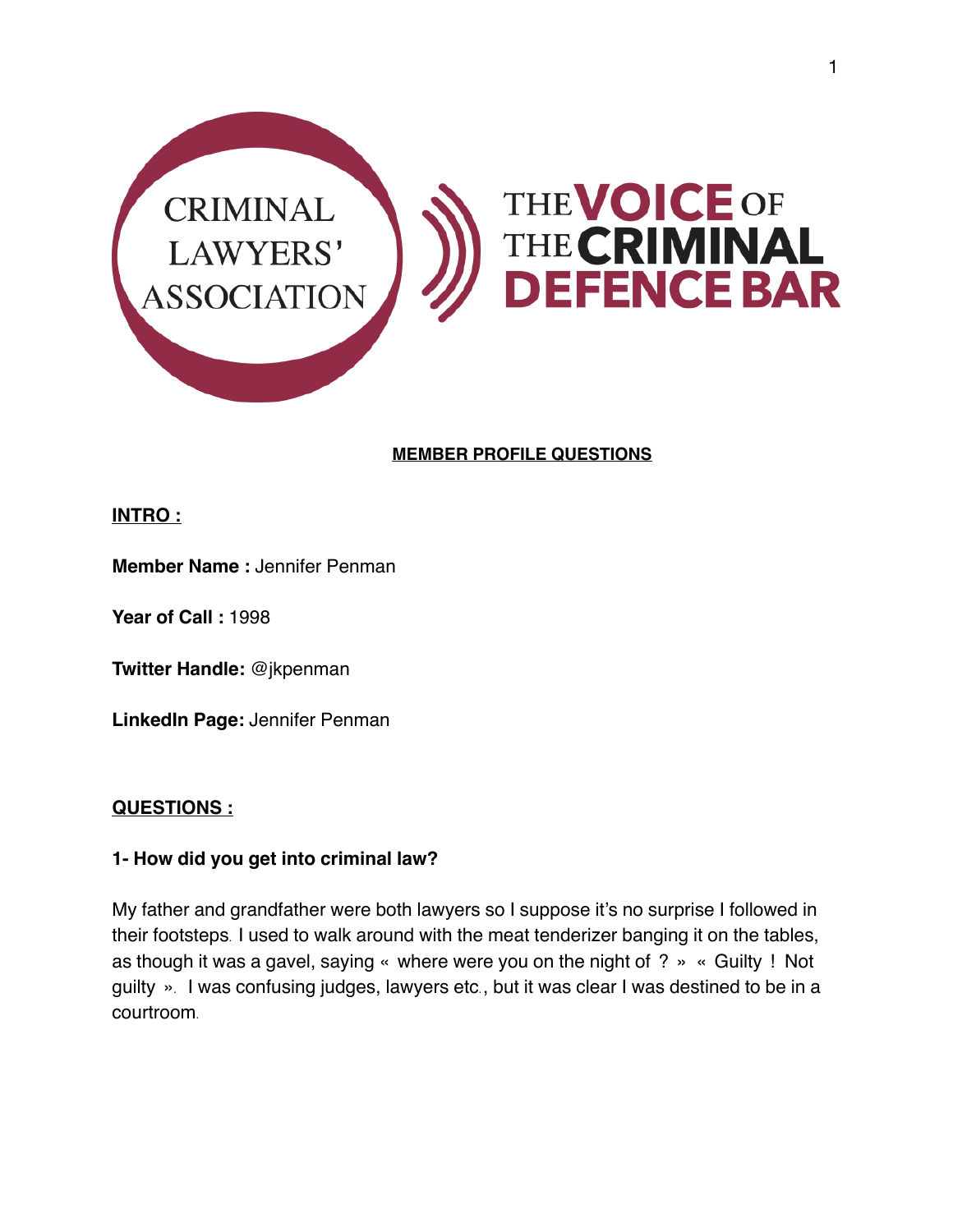## **2- What type of cases do you enjoy defending the most and why?**

I now defend a lot of serious cases, but I definitely enjoy any case no matter the seriousness with an interesting legal issue.

# **3- How did the practice of criminal law change you?**

I have had my eyes opened to the diversity of experiences and situations that can arise. I'm definitely no longer naive.

# **4- If there is one thing only you would like to see change in criminal law, what**

#### **would it be?**

More money for legal aid. There needs to be an even playing field for the defence.

# **5- What advice would you give to your younger self when you first started**

#### **practising criminal law?**

Lots. 1. Take care of yourself mentally and physically. A criminal law career is a marathon, not a sprint and it's tough. 2. Reputation matters. You can only lose it once. 3. Be patient, clients will come.

#### **6- How do you deal with bad work days?**

Yoga and wine.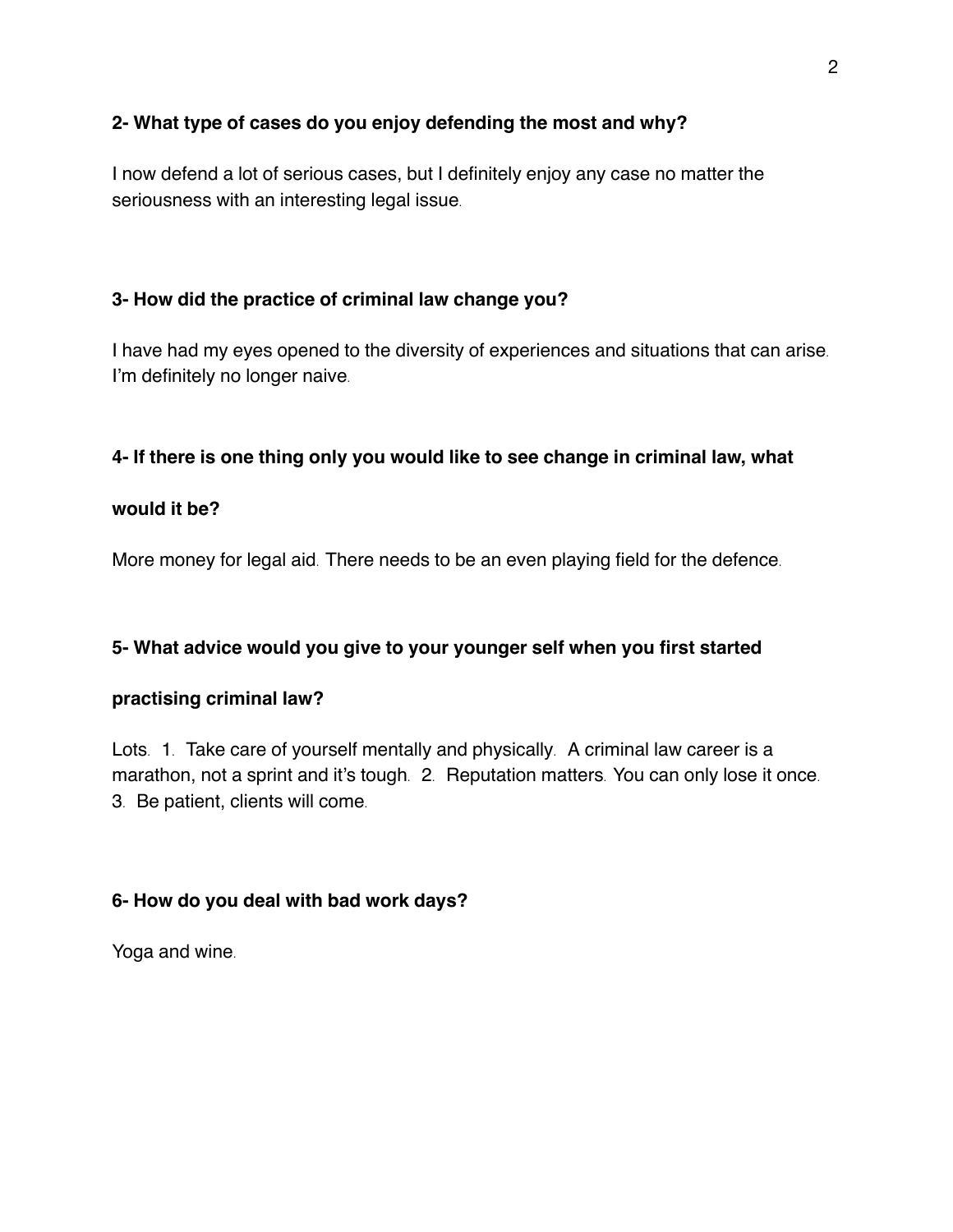#### **7- What do you think of Zoom court?**

It definitely has its advantages from an efficiency point of view, particularly for us defence counsel. It was also necessary for a while particularly for accused in custody who needed to have their matters adjudicated, rather than spend even longer in custody. I far prefer being in person for trials though. The solemnity and formality of an actual courtroom simply can't be replicated over zoom.

# **8- Any embarrassing court story you're willing to share?**

I was sitting in court on a multi co-accused case listening to wiretaps. My client was talking about me and referring to me as a pitbull. I realize it could have been a lot worse…

# **9- Who is your role model/inspiration in criminal law?**

Atticus Finch from To Kill a Mockingbird.

#### **10- How do you maintain work life balance and how do you deal with the stress of**

#### **the job?**

Always making sure my family is a priority whether it be dinner together every night or making sure they know I'm there for them. When things get tough, I hug them a little harder.

#### **11- What do you do outside of the law?**

Tons of reading, exercise, spending time at our cottage, and travelling.